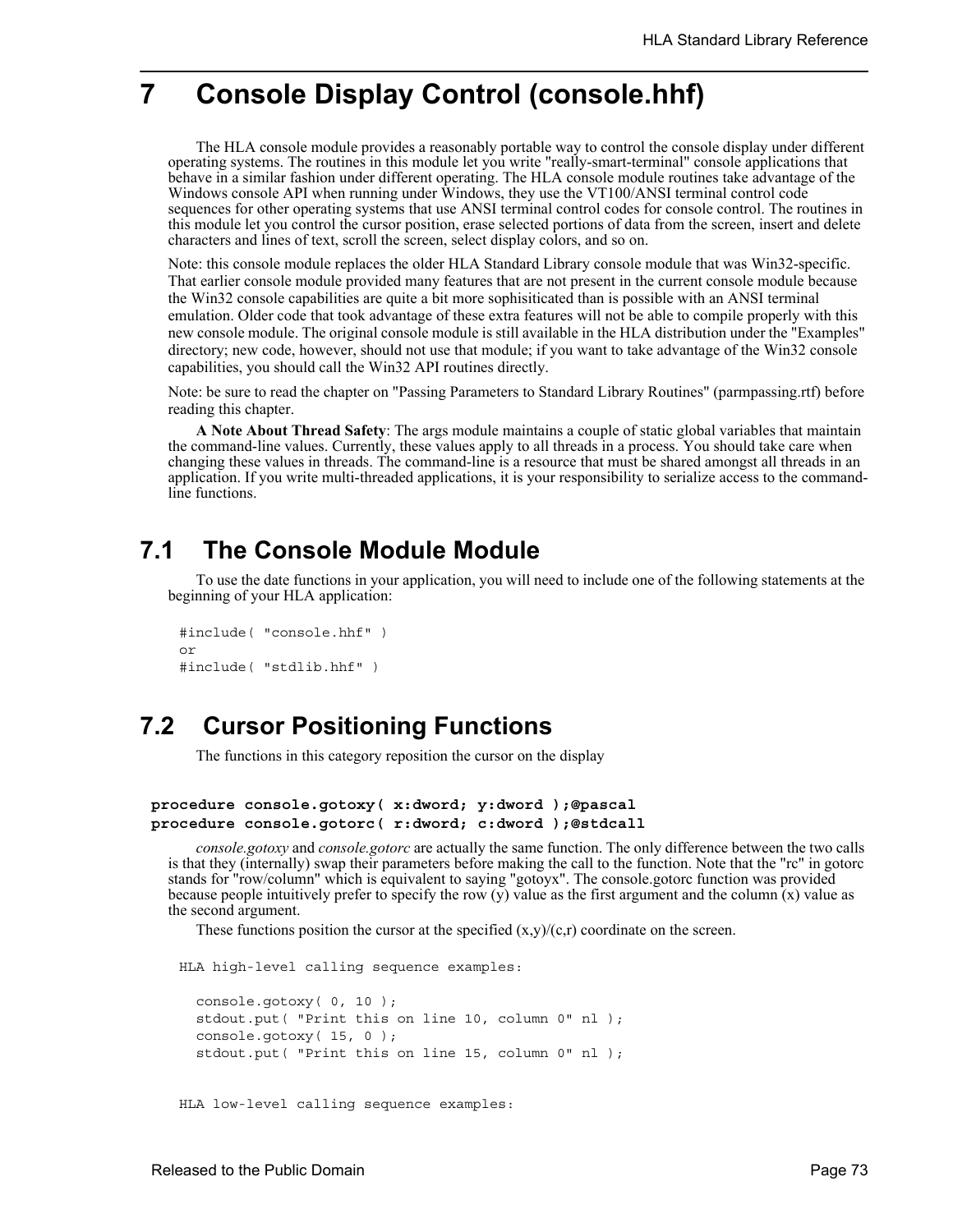```
pushd( 0 );
pushd( 10 );
call console.gotoxy; // row = 10, column = 0
// Note that console.gotorc uses the @stdcall calling convention, so
// it's arguments are reversed from the declaration, that is, you
// push the same exact arguments you push for gotoxy (which makes
// sense, as both functions are actually the same code).
pushd( 0 );
pushd( 15 );
call console.gotorc;
```
#### **procedure console.up();**

*console.up* moves the cursor up one line. Because of the variation in terminal emulations out there, the results are undefined if you execute this procedure when the cursor is on the first line of the display. Some consoles scroll the screen down one line, others ignore the request.

```
HLA high-level calling sequence example:
  console.up();
HLA low-level calling sequence example:
  call console.up;
```
## **procedure console.nup( n:uns32);**

*console.nup* moves the cursor up n lines. Because of the variation in terminal emulations out there, the results are undefined if this procedure attempts to move above the top line on the display. Some consoles scroll the screen down one line, others ignore the request.

```
HLA high-level calling sequence example:
  console.nup( 5 );
HLA low-level calling sequence example:
```
pushd( 5 ); call console.nup;

### **procedure console.down();**

*console.down* moves the cursor down one line. Because of the variation in terminal emulations out there, the results are undefined if you execute this procedure when the cursor is on the last line of the display. Some consoles scroll the screen up one line, others ignore the request..

```
HLA high-level calling sequence example:
  console.down();
HLA low-level calling sequence example:
```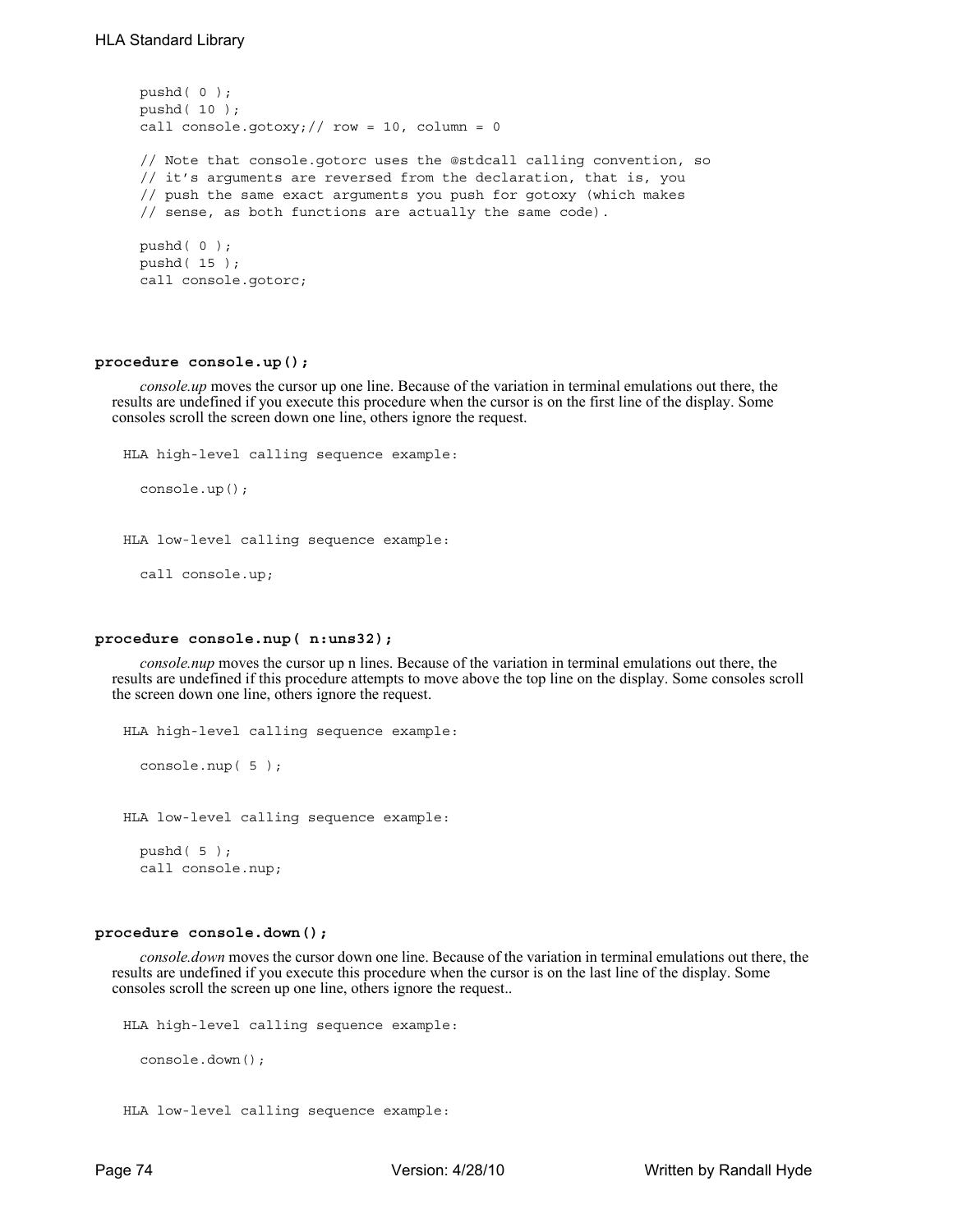call console.down;

#### **procedure console.ndown( n:uns32);**

*console.ndown* moves the cursor down one line. Because of the variation in terminal emulations out there, the results are undefined if you execute this procedure when the cursor is on the last line of the display. Some consoles scroll the screen up one line, others ignore the request.

```
HLA high-level calling sequence example:
  console.ndown( 5 );
HLA low-level calling sequence example:
  pushd( 5 );
  call console.ndown;
```
#### **procedure console.left();**

*console.left* moves the cursor up n lines. Because of the variation in terminal emulations out there, the results are undefined if you execute this procedure and it attempts to move the cursor before the first column on the line. Some consoles move the cursor to the end of the previous line, others ignore the request.

```
HLA high-level calling sequence example:
```
console.left();

HLA low-level calling sequence example:

call console.left;

### **procedure console.nleft( n:uns32);**

*console.nleft* moves the cursor down one line. Because of the variation in terminal emulations out there, the results are undefined if you execute this procedure when the cursor is on the last line of the display. Some consoles scroll the screen up one line, others ignore the request.

HLA high-level calling sequence example:

```
console.nleft( 5 );
```
HLA low-level calling sequence example:

```
pushd( 5 );
call console.nleft;
```
#### **procedure console.right();**

*console.right* moves the cursor to the right one character position. Because of the variation in terminal emulations out there, the results are undefined if you execute this procedure when the cursor is at the last column of the display. Some consoles move the cursor to the beginning of the next line, others ignore the request.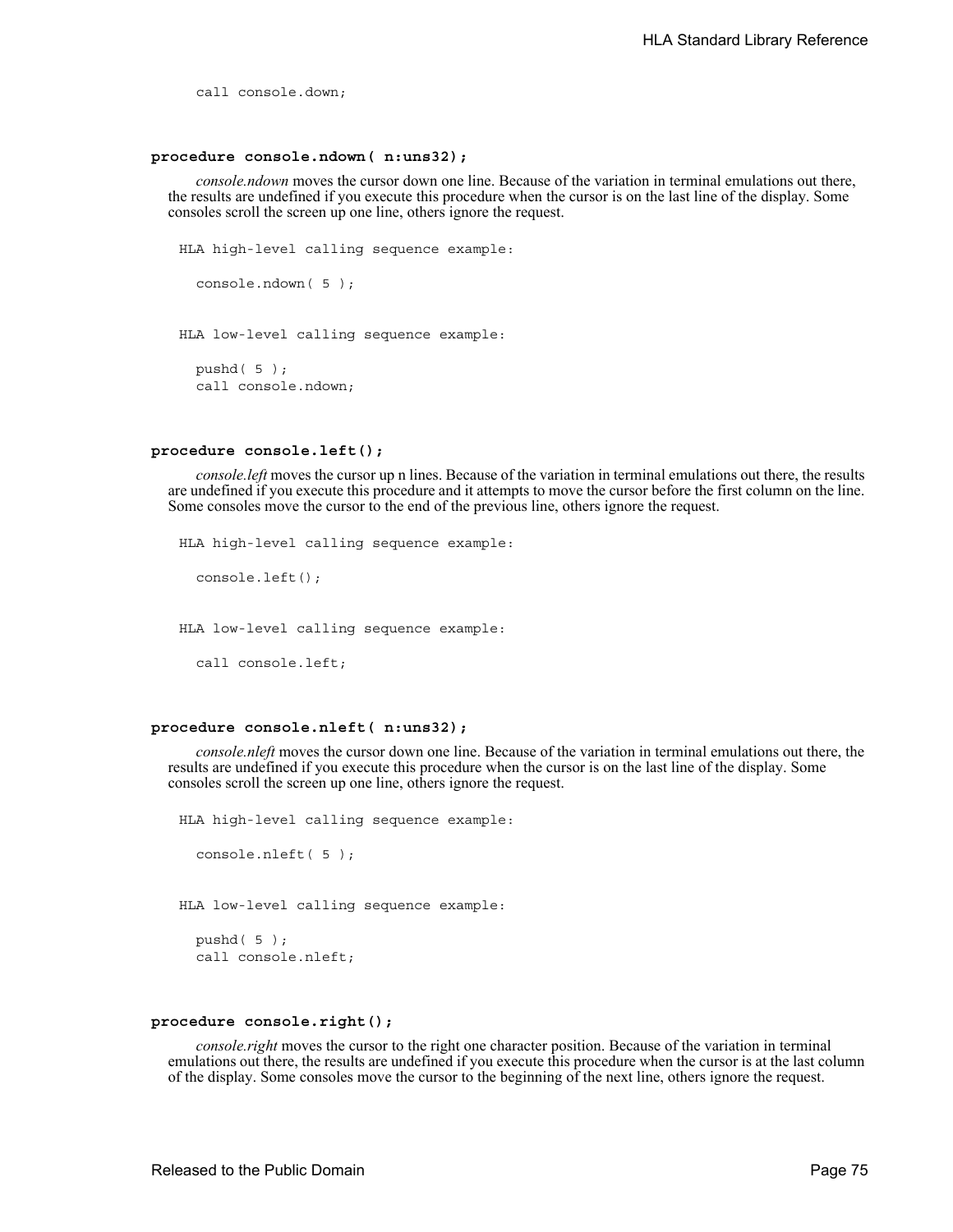## HLA Standard Library

```
HLA high-level calling sequence example:
  console.right();
HLA low-level calling sequence example:
  call console.right;
```
## **procedure console.nright( n:uns32);**

*console.nright* moves the cursor down one line. Because of the variation in terminal emulations out there, the results are undefined if you execute this procedure and it attempts to move the cursor beyond the last column of the display. Some consoles move the cursor to the beginning of the next line, others ignore the request.

```
HLA high-level calling sequence example:
  console.nright( 5 );
HLA low-level calling sequence example:
  pushd( 5 );
  call console.nright;
```
#### **procedure console.saveCursor();**

*console.saveCursor* saves the current cursor position in an internal variable. You can restore the cursor position via the *console.restoreCursor* call. Note that there is only one level of save available.

```
HLA high-level calling sequence example:
```

```
console.saveCursor();
```
HLA low-level calling sequence example:

```
call console.saveCursor;
```
#### **procedure console.restoreCursor();**

*console.saveCursor* restores the cursor to the position previously saved by *console.saveCursor*. Note that there is only one level of "save" available.

```
HLA high-level calling sequence example:
```
console.restoreCursor();

```
HLA low-level calling sequence example:
```
call console.restoreCursor;

# **7.3 Console Clearing Functions**

The functions in this category clear portions (or all) of the display.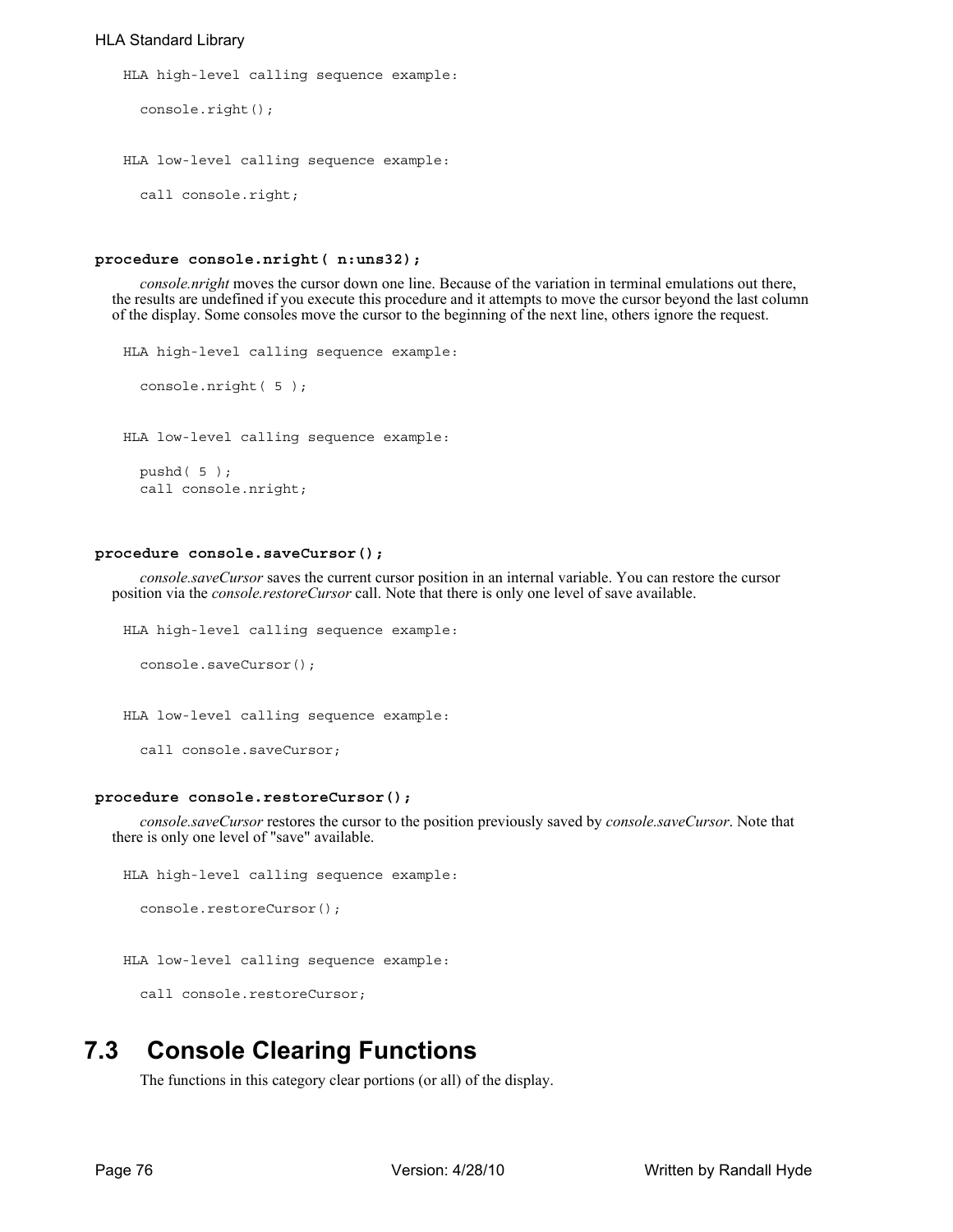```
procedure console.cls();
procedure console.home();
```
*console.cls* and *console.home* are actually the same function. These procedures clear the screen and move the cursor to the home  $(0,0)$  position.

HLA high-level calling sequence examples:

```
console.cls();
console.home();
```
HLA low-level calling sequence examples:

call console.cls; call console.home;

#### **procedure console.clrToEOLN();**

*console.clrToEOLN* clears the text (by writing spaces) from the current cursor position to the end of the line that the cursor is on.

HLA high-level calling sequence examples:

```
console.clrToEOLN();
```
HLA low-level calling sequence examples:

call console.clrToEOLN;

#### **procedure console.clrToBOLN();**

*console.clrToBOLN* clears the text (by writing spaces) from the current cursor position to the beginning of the line that the cursor is on.

HLA high-level calling sequence examples:

console.clrToBOLN();

HLA low-level calling sequence examples:

call console.clrToBOLN;

#### **procedure console.clrLn();**

*console.clrLn* clears the line that the cursor is on by writing spaces to that line. This does not delete the line from the screen, it only clears the characters from the line.

HLA high-level calling sequence examples:

console.clrLn();

HLA low-level calling sequence examples:

call console.clrLn;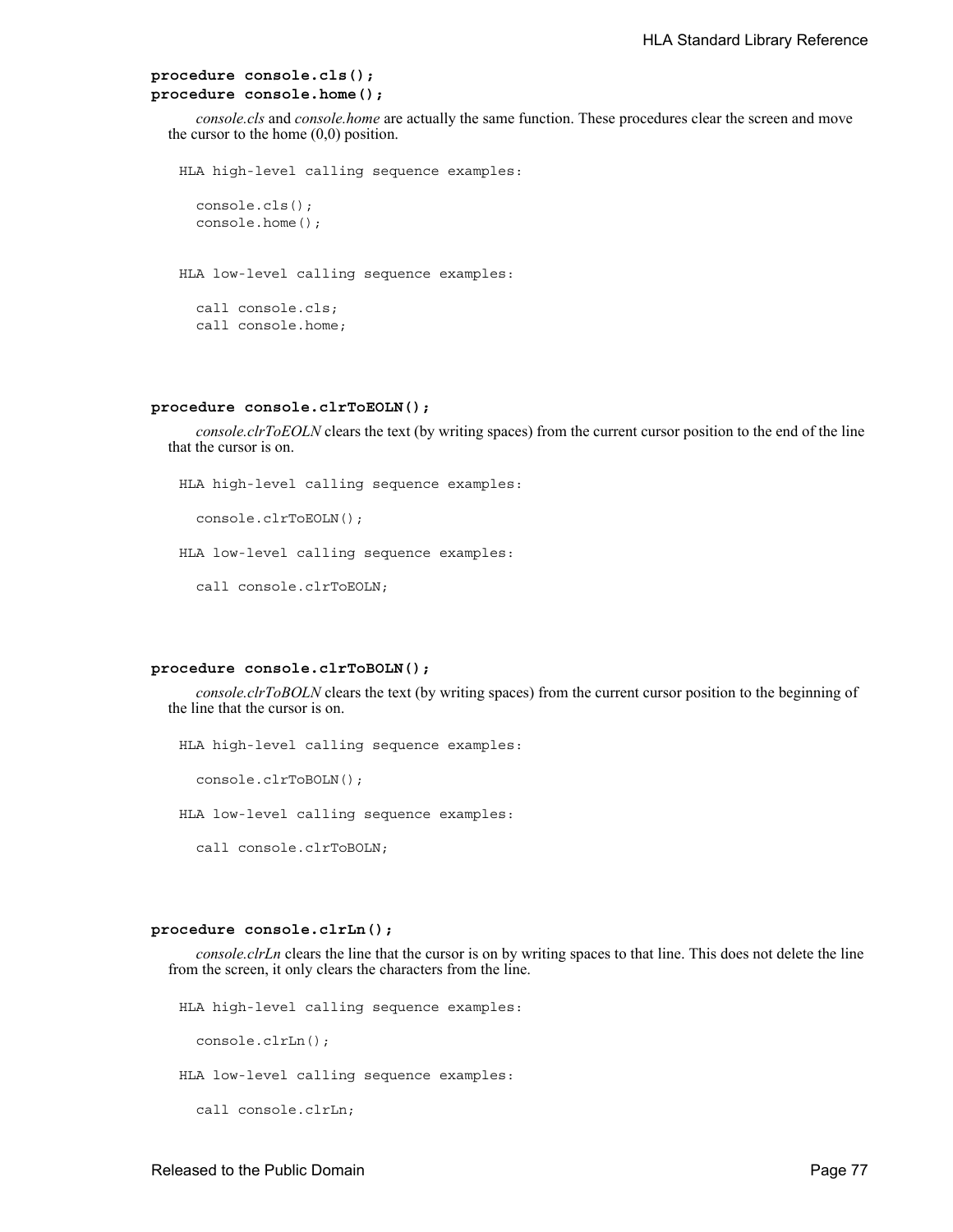#### **procedure console.clrToEOScrn();**

*console.clrToEOScrn* clears the text (by writing spaces) from the current cursor position to the end of the screen.

```
HLA high-level calling sequence examples:
  console.clrToEOScrn();
```
HLA low-level calling sequence examples:

```
call console.clrToEOScrn;
```
### **procedure console.clrToBOScrn();**

*console.clrToBOScrn* clears the text (by writing spaces) from the current cursor position to the beginning of the screen.

```
HLA high-level calling sequence examples:
```
console.clrToBOScrn();

HLA low-level calling sequence examples:

call console.clrToBOScrn;

# **7.4 Character Insertion/Removal Functions**

The functions in this category insert and delete characters on the console display.

#### **procedure console.insertChar();**

call console.insertChar;

*console.insertChar* inserts room for a single character by shifting the characters under the cursor and to the right of the cursor to the right one position. The vacated position is filled with a space. The last character on the line is lost.

```
HLA high-level calling sequence examples:
  console.insertChar();
HLA low-level calling sequence examples:
```
## **procedure console.insertChars( n:dword );**

*console.insertChars* inserts room for n characters by shifting the characters under the cursor and to the right of the cursor right n positions. The vacated positions are filled with spaces. The last n characters on the line are lost.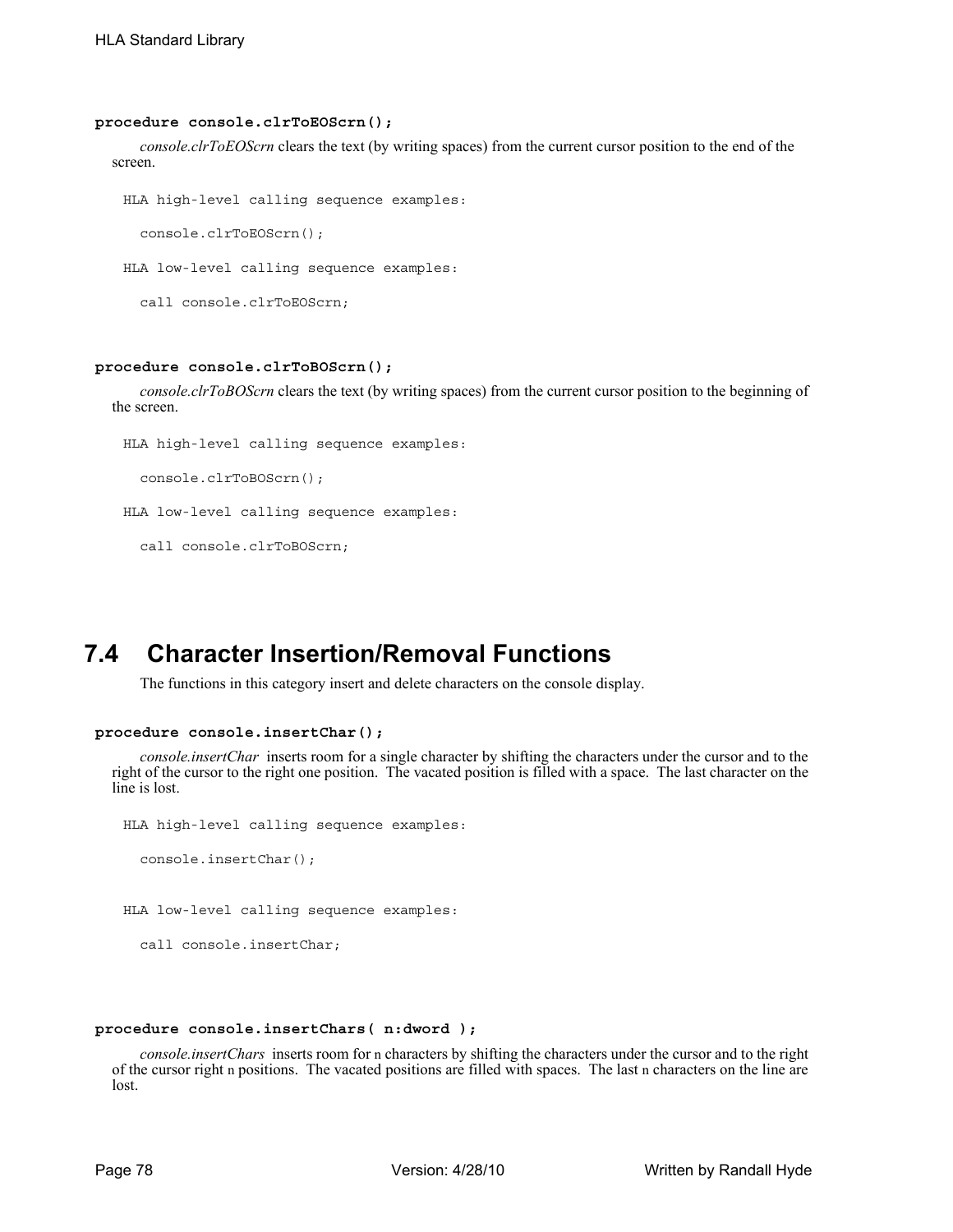```
HLA high-level calling sequence examples:
  console.insertChars( n );
HLA low-level calling sequence examples:
  pushd( n );
  call console.insertChars;
```
#### **procedure console.insertLine();**

*console.insertLine* inserts a blank line before the line the cursor is on by pushing the line under the cursor, and the lines below the cursor, down one line on the screen. The new line is filled with blanks. The last line on the screen is lost.

```
HLA high-level calling sequence examples:
  console.insertLine();
HLA low-level calling sequence examples:
  call console.insertLine;
```
### **procedure console.insertLines( n:dword );**

*console.insertLines* opens up n new blank lines at the current cursor position by pushing the lines at and below the cursor down n lines on the screen. The last n lines on the screen will be lost.

```
HLA high-level calling sequence examples:
  console.insertLines( 5 );
HLA low-level calling sequence examples:
```
pushd( 5 );

call console.insertLines;

#### **procedure console.deleteChar();**

*console.deleteChar* deletes the character under the cursor by shifting the characters after the cursor one position to the left. The last character position at the end of the line is filled with a blank.

```
HLA high-level calling sequence examples:
  console.deleteChar();
HLA low-level calling sequence examples:
  call console.deleteChar;
```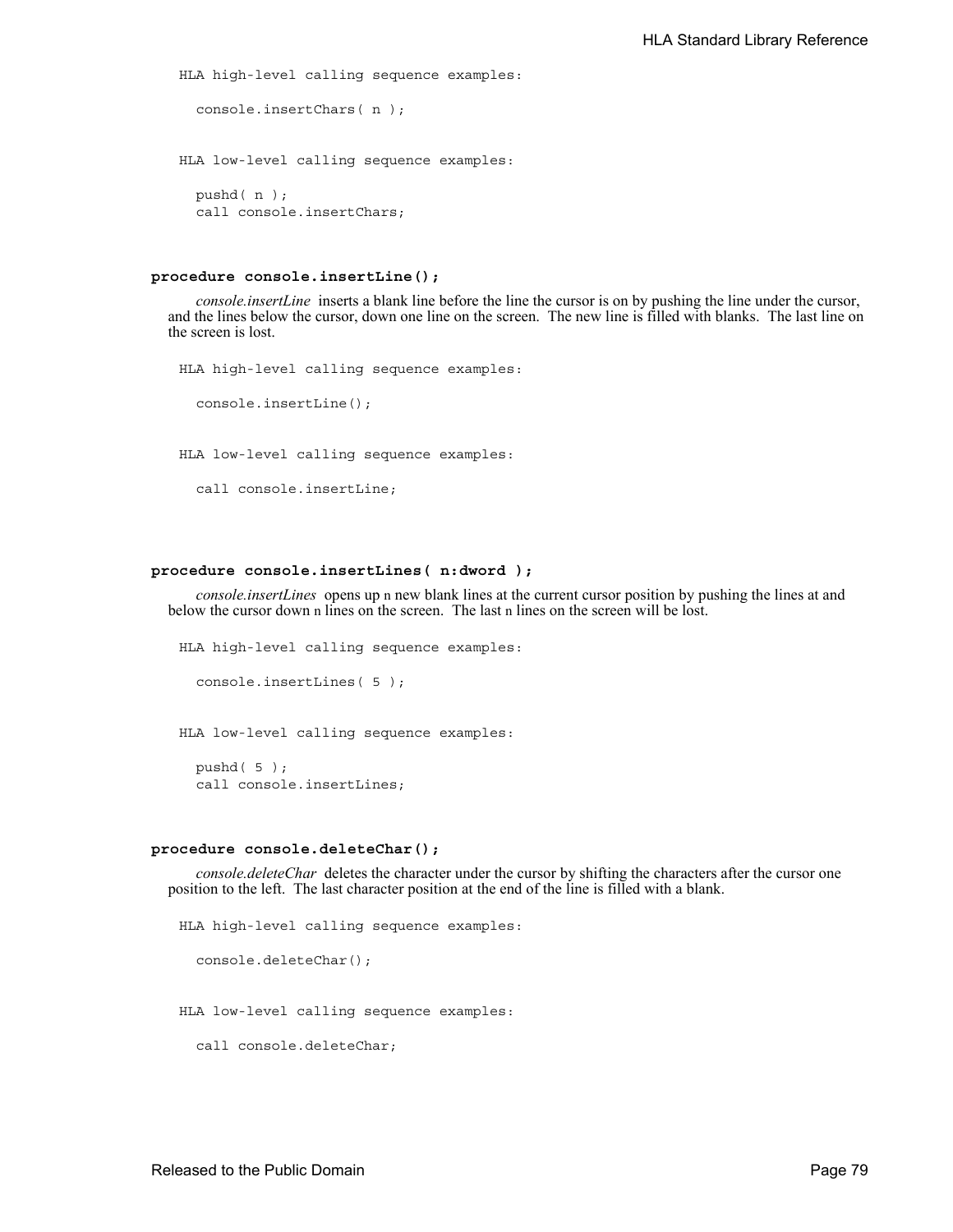### HLA Standard Library

## **procedure console.deleteChars( n:dword );**

*console.deleteChars* deletes n characters under and to the right of the cursor by shifting the characters after the cursor n positions to the left. The n character positions at the end of the line are filled with blanks.

```
HLA high-level calling sequence examples:
  console.deleteChars( n );
HLA low-level calling sequence examples:
  pushd( n );
  call console.deleteChars;
```
#### **procedure console.deleteLine();**

*console.deleteLine* deletes the line the cursor is one by shifting all the lines below the cursor position up one line. The last line on the screen is filled with blanks.

```
HLA high-level calling sequence examples:
```
console.deleteLine();

HLA low-level calling sequence examples:

call console.deleteLine;

### **procedure console.deleteLines( n:dword );**

*console.deleteLines* procedure deletes n lines at and below the current cursor position. The vacated lines at the bottom of the screen are filled with blanks.

```
HLA high-level calling sequence examples:
  console.deleteLines( 5 );
HLA low-level calling sequence examples:
  pushd( 5 );
  call console.deleteLines;
```
## **7.5 Console Scrolling**

The functions in this category scroll the screen up and down.

## **procedure console.scrollUp( );**

*console.scrollUp* scrolls the entire screen up one line.

```
HLA high-level calling sequence examples:
```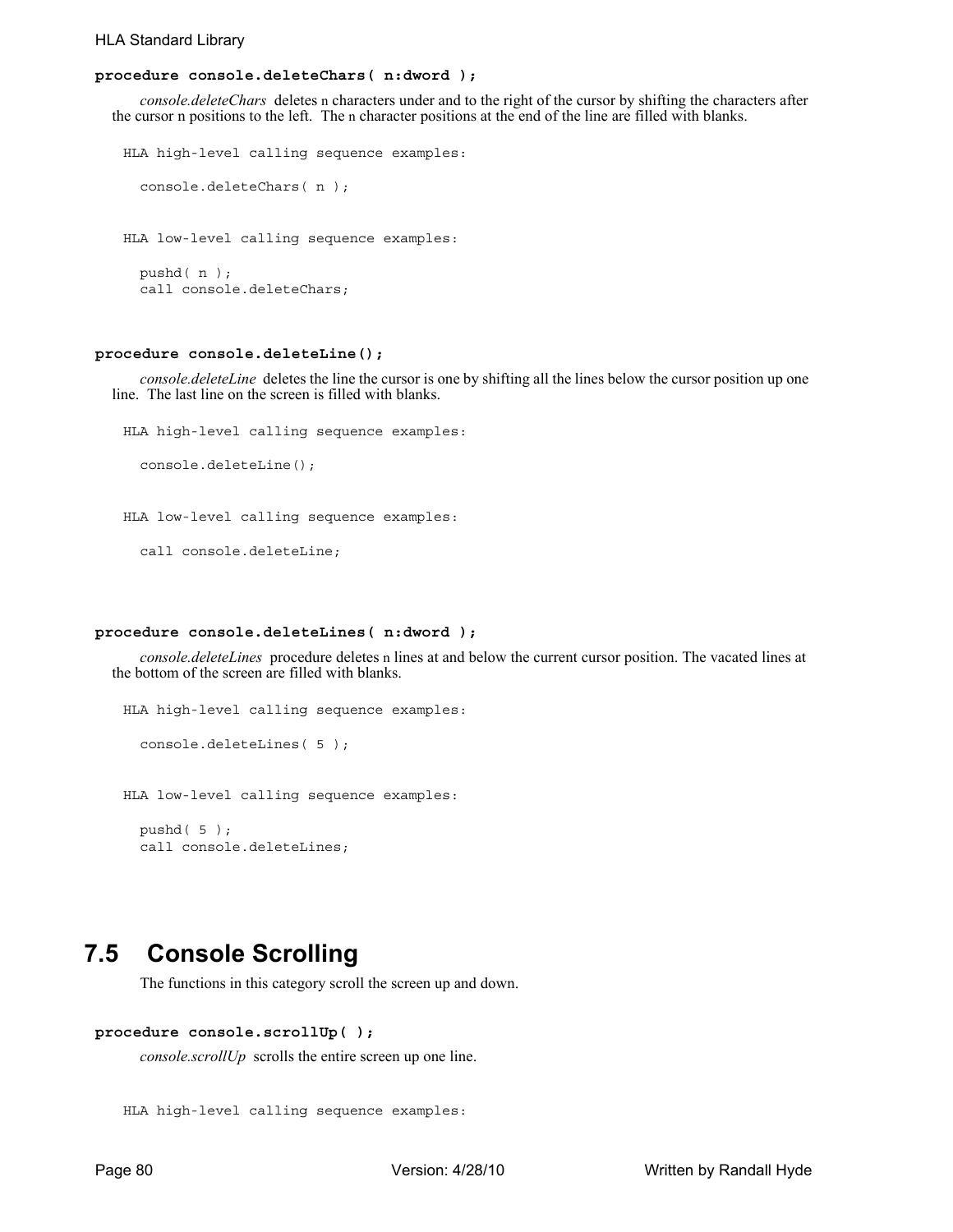```
console.scrollUp();
```
HLA low-level calling sequence examples:

call console.scrollUp;

```
procedure console.scrollDown( );
```
*console.scrollDown* scrolls the entire screen down one line.

HLA high-level calling sequence examples: console.scrollDown();

HLA low-level calling sequence examples:

call console.scrollDown;

## **7.6 Console Output Colors**

The functions in this category control the color of the characters printed on the display.

#### **procedure console.setAttrs( foreground:uns32; background:uns32 );**

*console.setAttrs* sets the console internal attribute value to be used for all following character output. Use the routine to set the color of the characters you wish to print. The foreground parameter sets the color for the text characters, the background parameter sets the color of the background area of each character cell.

The console module defines the following constants that represent the corresponding colors:

```
console.black := 0;
  console.red := 1;
  console.green := 2;
  console.yellow := 3;
  console.blue := 4;
  console.magenta := 5;
  console.cyan := 6;
  console.white := 7;
HLA high-level calling sequence examples:
  console.setAttrs( console.yellow, console.blue );
HLA low-level calling sequence examples:
  pushd( console.yellow );
  pushd( console.blue );
  call console.setAttrs;
```